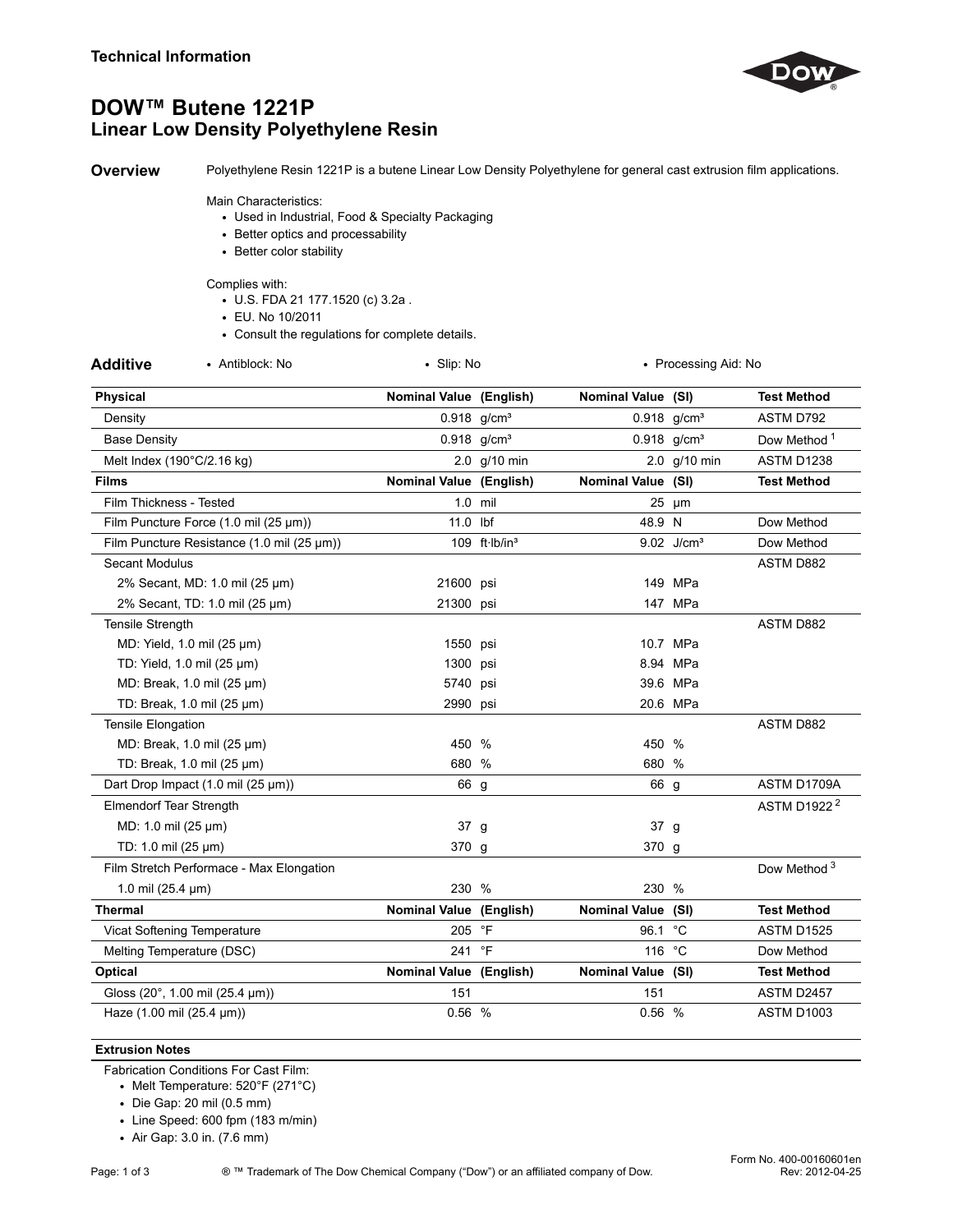### **Notes**

These are typical properties only and are not to be construed as specifications. Users should confirm results by their own tests.

 $1$  Base density is estimated using the assumption that every 1000 ppm of antiblock in the finished product raises the density of the polymer by 0.0006 g/cm<sup>3</sup>. Base density is the estimated density of the polymer if it did not contain any antiblock.

<sup>2</sup> Method B; Modified Rectangular Test Specimen

<sup>3</sup> On-Pallet testing